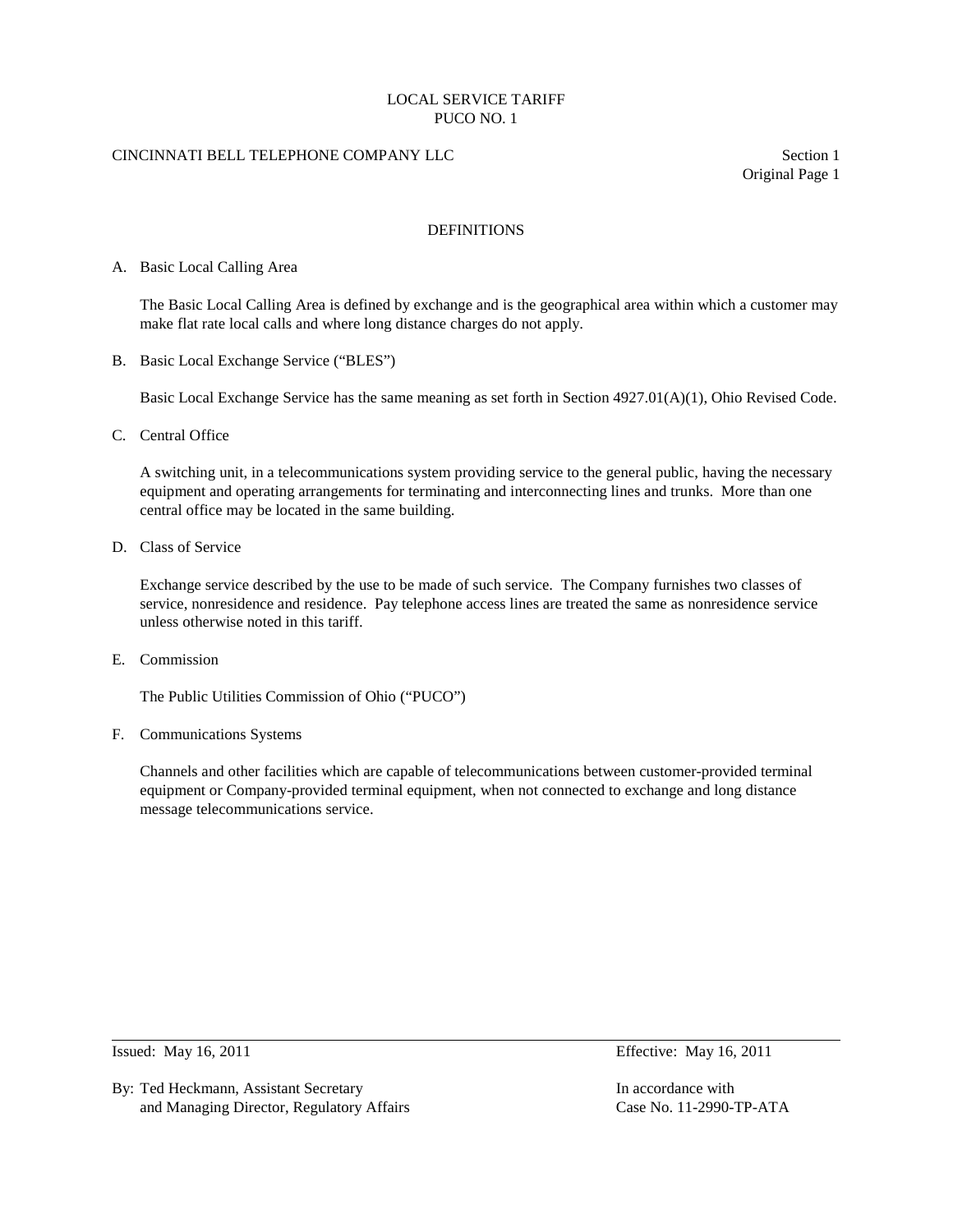# CINCINNATI BELL TELEPHONE COMPANY LLC Section 1

1st Revised Page 2 Cancels Original Page 2

(D)

(D)

## DEFINITIONS

G.

#### H. Company

Cincinnati Bell Telephone Company LLC ("CBT")

I. Continuous Property

The plot of ground, together with any buildings thereon, occupied by the customer, which is not separated by public highways or by property occupied by others. Where a customer occupies properties on both sides of a street, alley, highway, body of water, railroad right of way, etc., and the properties would otherwise be continuous, such properties are treated as continuous property provided local wire or cable facilities are used and the customer furnishes all local distribution pole line facilities or underground conduit required in connection with the wire or cable.

For the purpose of determining the application of charges, continuous property is additionally defined as follows when apartments, office buildings, or shopping center malls occupied by more than one customer are involved:

For residence service, the apartment occupied by the customer.

For nonresidence service, the space (single office, or two or more offices on same or different floors) occupied by the customer, whether or not separated by space occupied by others, except that when the customer vacates the space from which service is being relocated, the relocation is considered to involve non-continuous property.

J. Contract

The service agreement between a customer and the Company under which facilities for the use of the customer are furnished in accordance with the provisions of this tariff.

By: Ted Heckmann, Assistant Secretary **In accordance with** In accordance with & Senior Director Reg & Govt Affairs Case No. 21-0284-TP-ZTA

Issued: April 1, 2021 Effective: April 1, 2021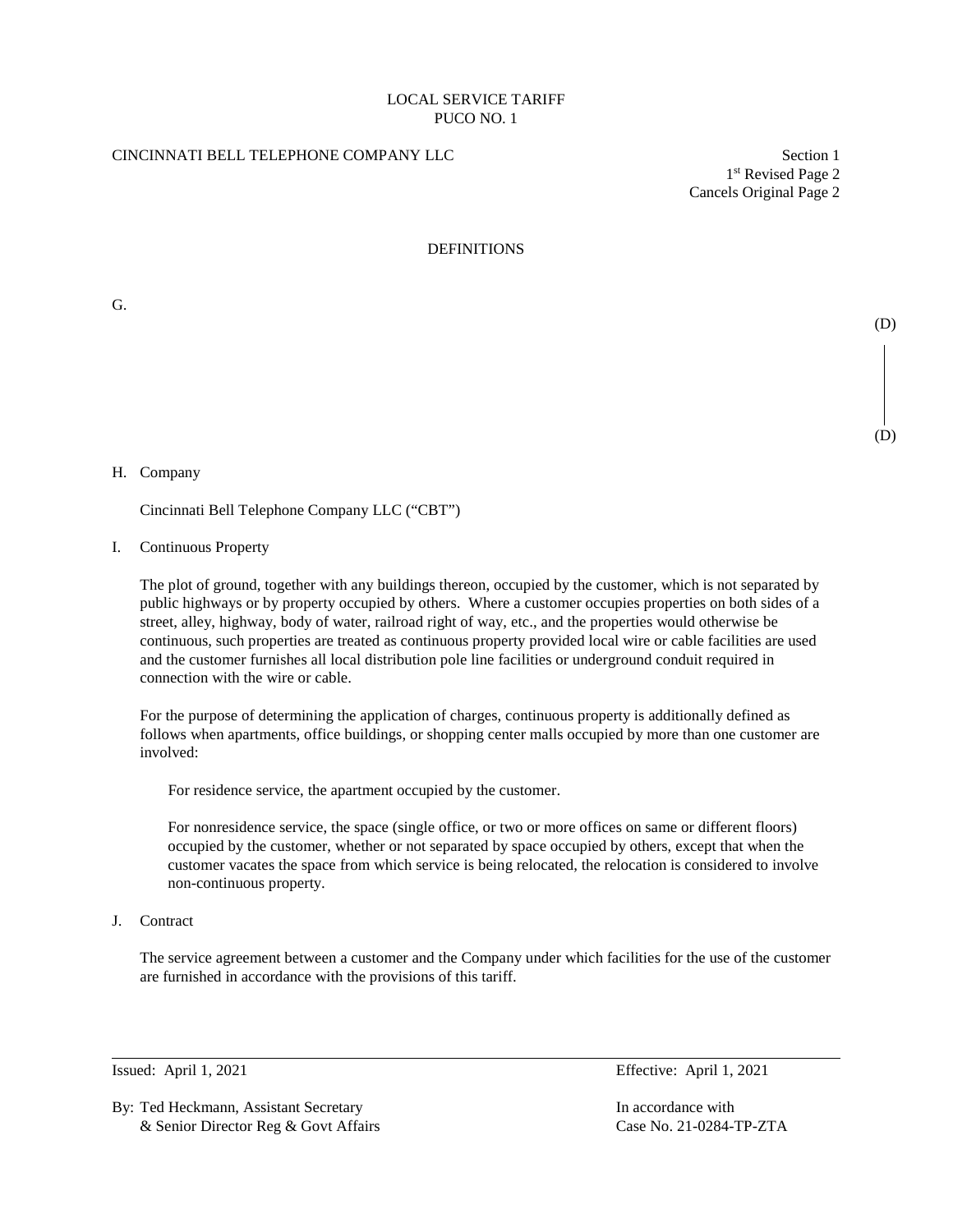# CINCINNATI BELL TELEPHONE COMPANY LLC Section 1

Original Page 3

## DEFINITIONS

K. Cost

The cost of labor and material, plus an appropriate share of the Company's general operating and supervising expense.

L. Customer

The person, firm, or corporation that orders service and is responsible for the payment of charges and compliance with the rules and regulations of the Company.

M. Customer-Provided Terminal Equipment

Devices or apparatus and their associated wiring provided by a customer, which do not constitute a communications system and which, when connected to the communications path of the telecommunications system, are connected either electrically, acoustically, or inductively.

By: Ted Heckmann, Assistant Secretary **In accordance with** In accordance with and Managing Director, Regulatory Affairs Case No. 11-2990-TP-ATA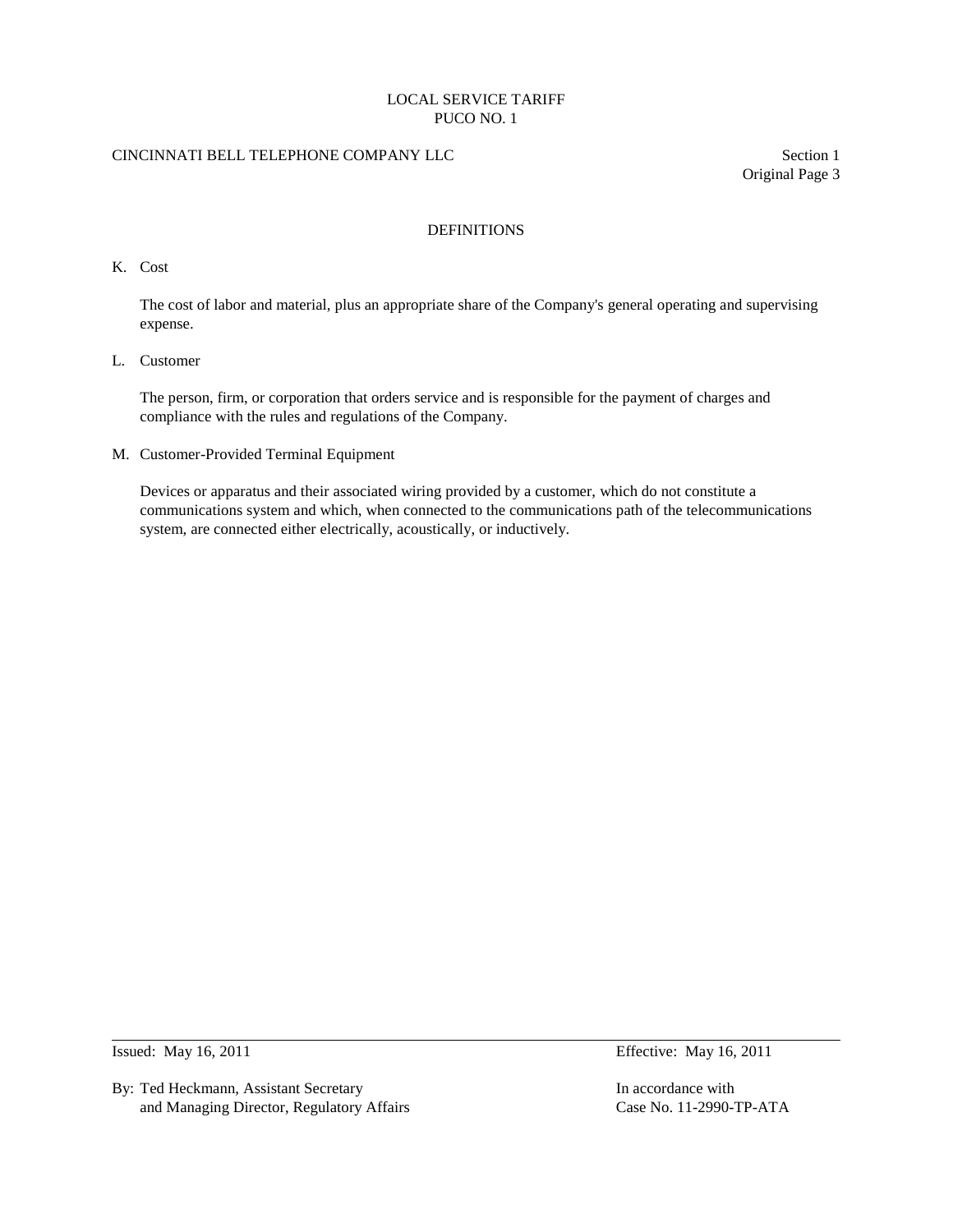### CINCINNATI BELL TELEPHONE COMPANY LLC Section 1

Original Page 4

### DEFINITIONS

#### N. Demarcation Point (Network Interface)

The point of demarcation and/or interconnection between Company communications facilities and terminal equipment, protective apparatus or wiring at a customer's premises. Company installed facilities at or constituting the demarcation point will consist of wire or a jack conforming to Subpart F of Part 68 of the FCC's rules. "Premises" as used in this section generally means a dwelling unit, other building or a legal unit of real property such as a lot on which a dwelling unit is located, as determined by the Company's reasonable and nondiscriminatory standard operating practices. The "minimum point of entry" as used in this section will be either (1) the closest practicable point to where the wiring crosses a property line or (2) the closest practicable point to where the wiring enters a multiunit building or buildings. The Company's reasonable and nondiscriminatory standard operating practices will determine which of (1) or (2) will apply. The Company is not precluded from establishing reasonable classifications of multiunit premises for purposes of determining which of (1) or (2) above will apply. Multiunit premises include, but are not limited to, residential, commercial, shopping center and campus situations.

# 1. Single Unit Installations

For single unit installations existing as of December 27, 1991, and installations installed after that date, the demarcation point will be a point within twelve inches of the protector or, where there is no protector, within twelve inches of where the telephone wire enters the customer's premises.

## 2. Multiunit Installations

 In multiunit premises existing as of December 27, 1991, the demarcation point will be determined in accordance with the Company's reasonable and nondiscriminatory standard operating practices; provided, however, that where there are multiple demarcation points within the multiunit premises, a demarcation point for a customer will not be further inside the customer's premises than a point twelve inches from where the wiring enters the customer's premises.

 In multiunit premises in which wiring is installed after December 27, 1991, including additions, modifications and rearrangements of wiring existing prior to that date, the multiunit premises owner will determine the location of the demarcation point or points. The multiunit premises owner will determine whether there will be a single demarcation point location for all customers or separate locations for each customer; provided, however, that where there are multiple demarcation points within the multiunit premises, a demarcation point for a customer will not be further inside the customer's premises than a point twelve inches from where the wiring enters the customer's premises.

Issued: May 16, 2011 Effective: May 16, 2011

By: Ted Heckmann, Assistant Secretary **In accordance with** In accordance with and Managing Director, Regulatory Affairs Case No. 11-2990-TP-ATA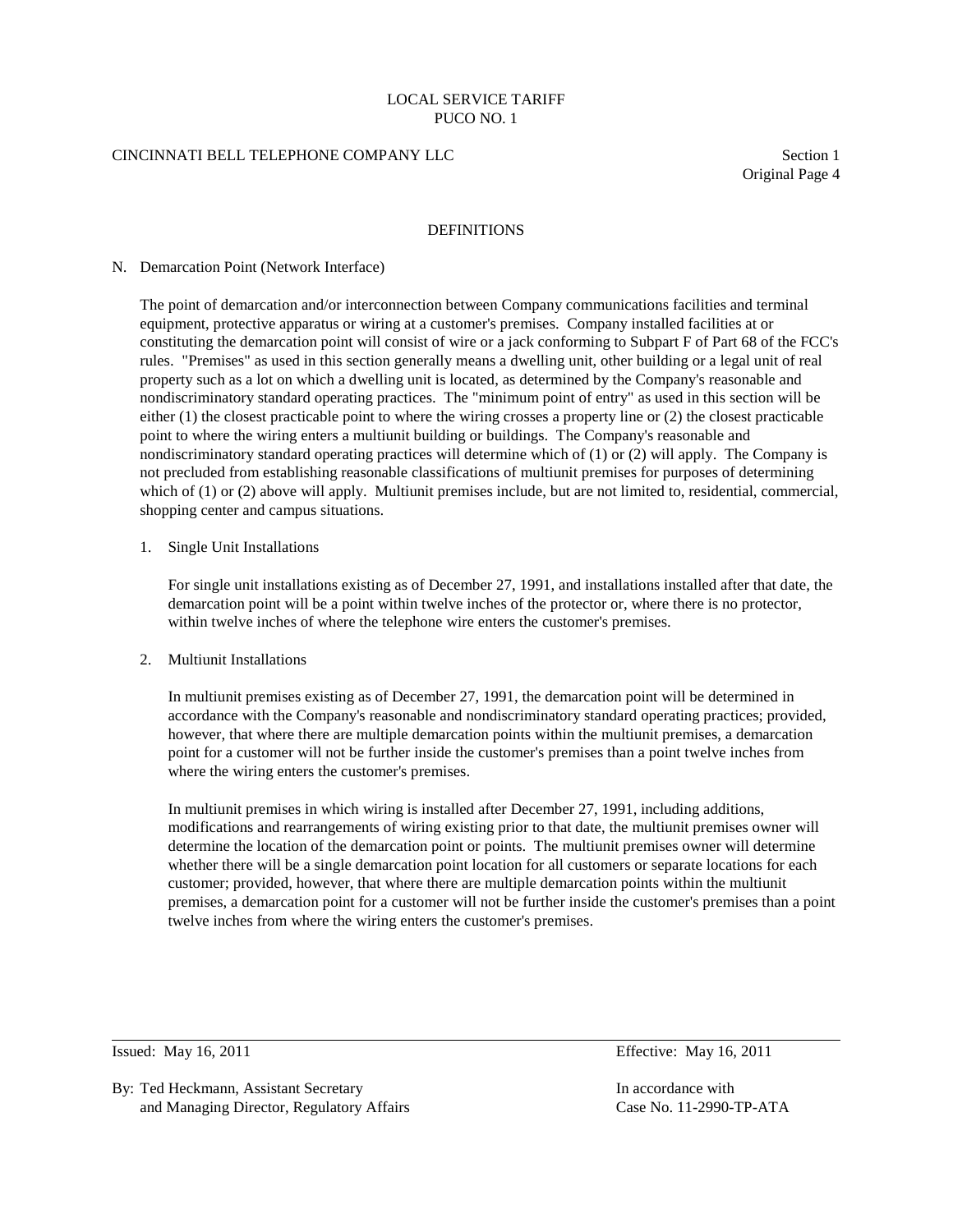# CINCINNATI BELL TELEPHONE COMPANY LLC Section 1

Original Page 5

## DEFINITIONS

### O. Directory Listing

The publication in the company's alphabetical directory of information pertaining to a customer's telephone number, which allows telecommunications users to locate the desires telephone number.

P. Exchange

A unit established for the administration of telecommunications service in a specified area which usually embraces a city, town, or village and its environs. It consists of one or more central offices together with the associated plant used in furnishing telecommunications service within that area.

Q. Exchange Access Line

Denotes all equipment and facilities from the central office line up to and including the Company provided and maintained network interface or demarcation point on a customer's premises, encompassing the central office line and all lines connected to a central office line for access to an exchange.

R. Exchange Service

The service of furnishing facilities for telecommunications within a local service area, in accordance with regulations, rates, and charges specified in this tariff.

S. Flat Rate Service

Customer exchange service for which a stipulated monthly rate is charged, covering all local message use within a defined area.

T. Initial Charge (Nonrecurring Charge)

A nonrecurring charge associated with the installation of certain services or facilities, either in lieu of or in addition to recurring monthly charges or other service type charges.

U. Initial Service Period

The minimum length of time a customer is obligated to pay for service, facilities, or equipment whether or not retained by the customer for that minimum length of time.

By: Ted Heckmann, Assistant Secretary **In accordance with** In accordance with and Managing Director, Regulatory Affairs Case No. 11-2990-TP-ATA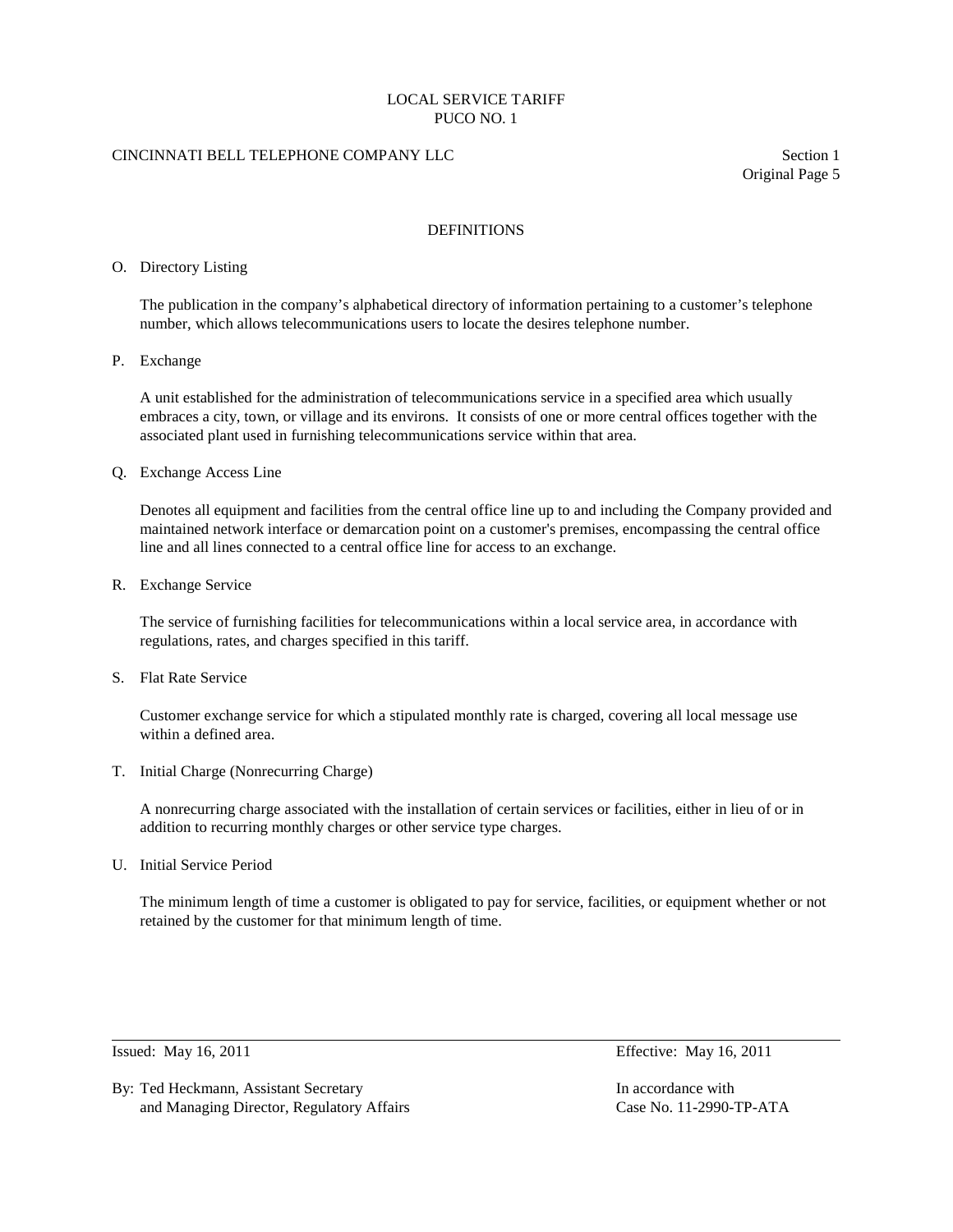# CINCINNATI BELL TELEPHONE COMPANY LLC Section 1

Original Page 6

## DEFINITIONS

#### V. Inside Wire

The wire, including connectors, blocks, and jacks, which extends between the network interface or demarcation point of the exchange access line and standard jack locations within the customer's premises to which terminal equipment can be connected for access to the exchange access line.

### W. Interoffice Channel

The portion of a channel service which connects serving central offices.

### X. Local Channel

The portion of a circuit which connects a station with an interoffice channel

Y. Network Control Signaling

The transmission of signals used in the telecommunications system which perform functions such as supervision (control, status, and charging signals), address signaling (e.g., dialing), calling and called number identification, and audible tone signals (call progress signals indicating re-order or busy conditions, alerting, coin denominations, coin collect, and coin return tones) to control the operation of switching machines in the telecommunications system.

Z. Network Interface Device (NID)

A jack conforming to Sub-part F of Part 68 of the FCC's rules provided by the Company as part of the Local Exchange Carrier (LEC) network. It will be located on the customer premises and is considered to be the termination of the LEC network if installed by the Company. (See Demarcation Point)

# AA.O.A.C.

Ohio Administrative Code

# BB. O.R.C.

Ohio Revised Code

By: Ted Heckmann, Assistant Secretary **In accordance with** In accordance with and Managing Director, Regulatory Affairs Case No. 11-2990-TP-ATA